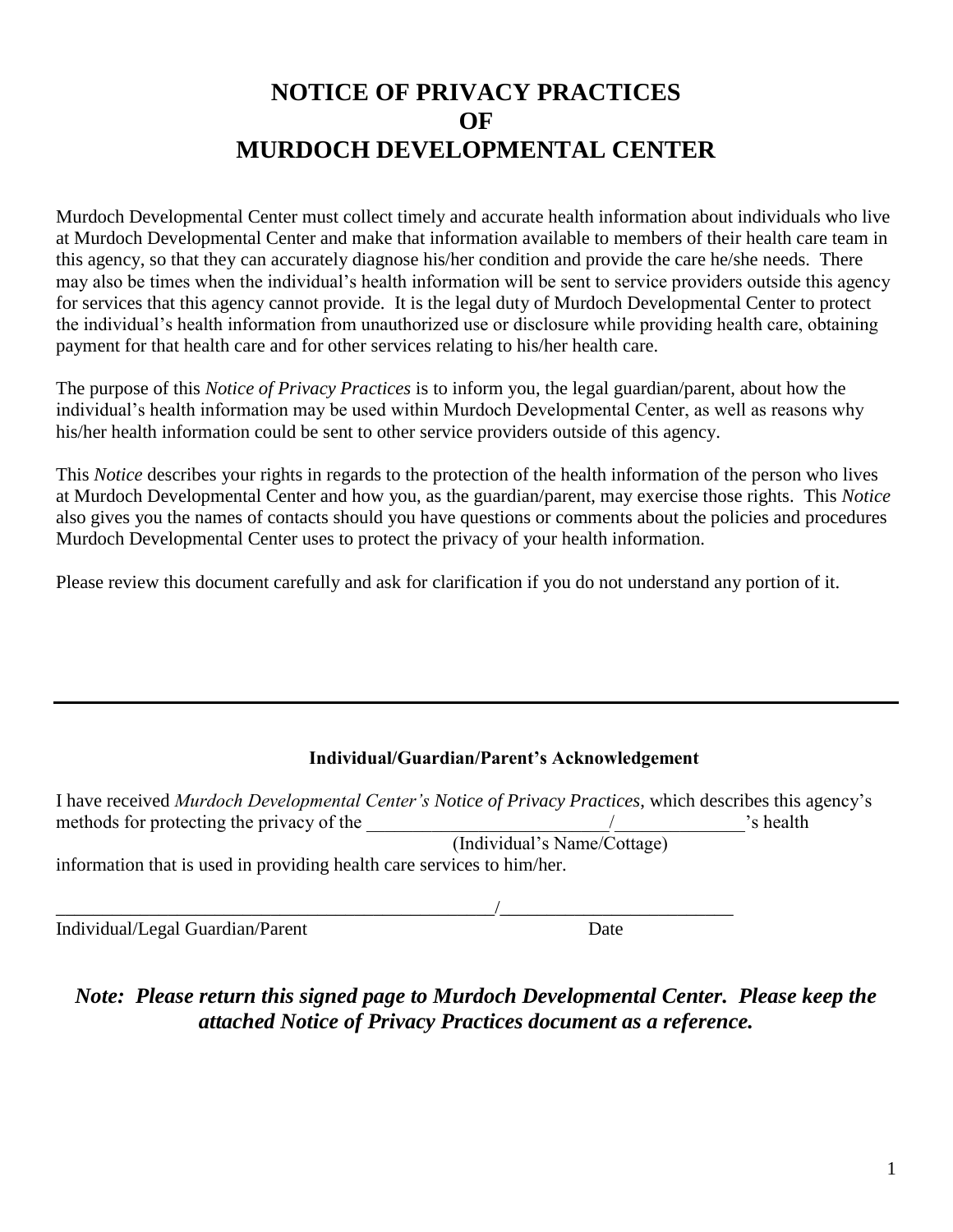#### **NOTICE OF PRIVACY PRACTICES Murdoch Developmental Center**

**Effective Date: April 14, 2003 (Revised September 28, 2016)**

## **THIS NOTICE DESCRIBES HOW MEDICAL INFORMATION ABOUT YOU MAY BE USED AND DISCLOSED AND HOW YOU CAN GET ACCESS TO THIS INFORMATION.**

# **PLEASE REVIEW IT CAREFULLY.**

#### **Responsibilities of Murdoch Developmental Center**

The Murdoch Developmental Center is required to abide by the terms of the Notice currently in effect and is required by law to maintain the privacy of protected health information and to provide individuals with notice of our legal duties and privacy practices with respect to protected health information. This health information includes mental health, developmental disability and/or substance abuse services that are provided to the individuals who live at Murdoch Developmental Center, payment for those health care services, or other health care operations provided on the individual's behalf.

The Murdoch Developmental Center is required by law to inform you, as the guardian/parent, of our legal duties and privacy practices with respect to an individual's health information through this *Notice of Privacy Practices*. This *Notice* describes the ways we may share past, present and future health information, ensuring that we use and/or disclose this information only as we have described in this *Notice.* We do, however, reserve the right to change the terms of our *Notice*, and to make the new *Notice* provisions effective for all protected health information we maintain. Any changes to this *Notice* will be posted in our facility web site at http://www.murdochcenter.org. Copies of any revised *Notices* will be available upon request.

If at any time, you, as the guardian/parent, have questions or concerns about the information in this *Notice* or about our facility's privacy policies, procedures and practices, you may contact our agency Privacy Official at (919) 575-1040.

#### **Use and Disclosure of Health Information Without Your Authorization**

Murdoch Developmental Center (MDC) performs some functions through contracts with other agencies and through private contractors and business associates. When services are contracted, MDC must share enough information about you with its contractors and business associates so that the private contractors and business associates can perform the job that MDC has asked them to do.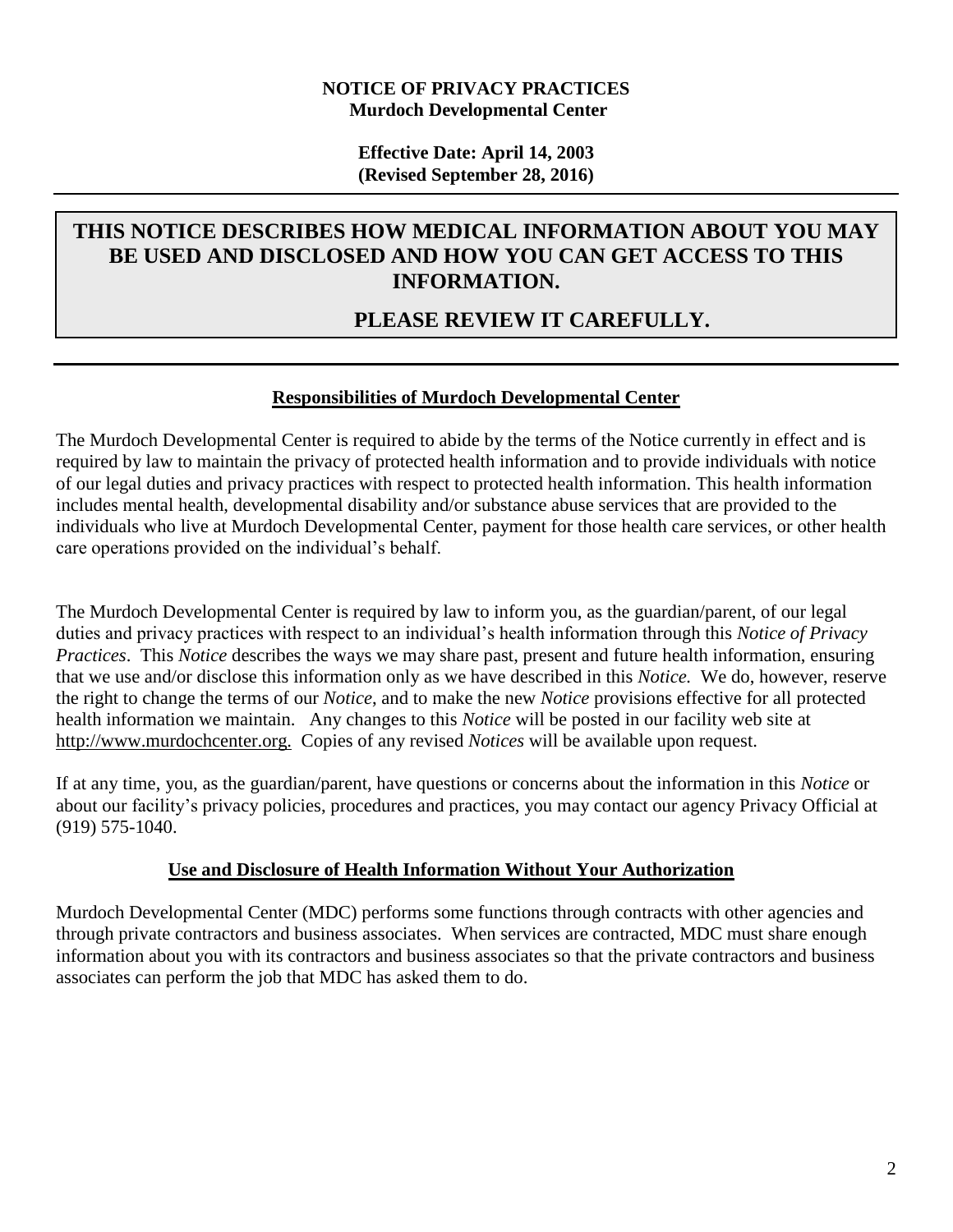To protect your health information further, MDC will only disclose your health information after making sure in writing that its contractors or business associates will safeguard your information the same way that MDC does. They agree to use your information appropriately and are required by law to do so.

Murdoch Developmental Center may use or disclose your protected health information to provide services to you for treatment, payment and healthcare operations.

## **Treatment**

Murdoch Developmental Center may use health information, as needed, in order to provide, coordinate or manage health care and related services. This includes sharing health information with other health care providers within this agency.

**Example:** An individual of Murdoch Developmental Center's treatment/habilitation team, composed of staff such as doctors, nurses, and social workers, will need to review his/her treatment annually and discuss goals and objectives for the individual's future.

We will disclose health information outside of Murdoch Developmental Center for treatment purposes only with your consent or when otherwise allowed under state or federal law.

**Example:** We may disclose an individual's health information to other developmental disabilities services programs in order to coordinate the best possible care.

**Example:** We may share an individual's health information with a health care provider for emergency services.

## **Payment for Services**

The treatment provided to an individual who lives at Murdoch Developmental Center will be shared with Murdoch's Patient Relations Department so a bill can be prepared for services rendered. We may also share an individual's health information with other facility staff who review services provided to the individual to make certain he/she has received appropriate care and treatment. We will not disclose health information outside of this agency for billing purposes (i.e., bill your insurance company) without your consent except in certain situations when we need to determine eligibility for benefits such as Medicaid, Medicare or Social Security.

**Example:** A Social Worker may contact your local Department of Social Services to determine if the individual who lives at Murdoch Developmental Center is currently eligible for Medicaid or if he/she would qualify for Medicaid.

**Example:** An individual who lives at Murdoch Developmental Center has a private insurance carrier. His/her primary care physician at Murdoch recommends that he/she see a cardiologist, and he/she does so. Murdoch Developmental Center will share the individual's Protected Health Information with the cardiologist's billing clerk so that services provided to the individual can be billed correctly.

**Example:** Murdoch Developmental Center's Patient Relations' Department will collect insurance and other financial information regarding the individual at the time of admission.

#### **Health Care Operations**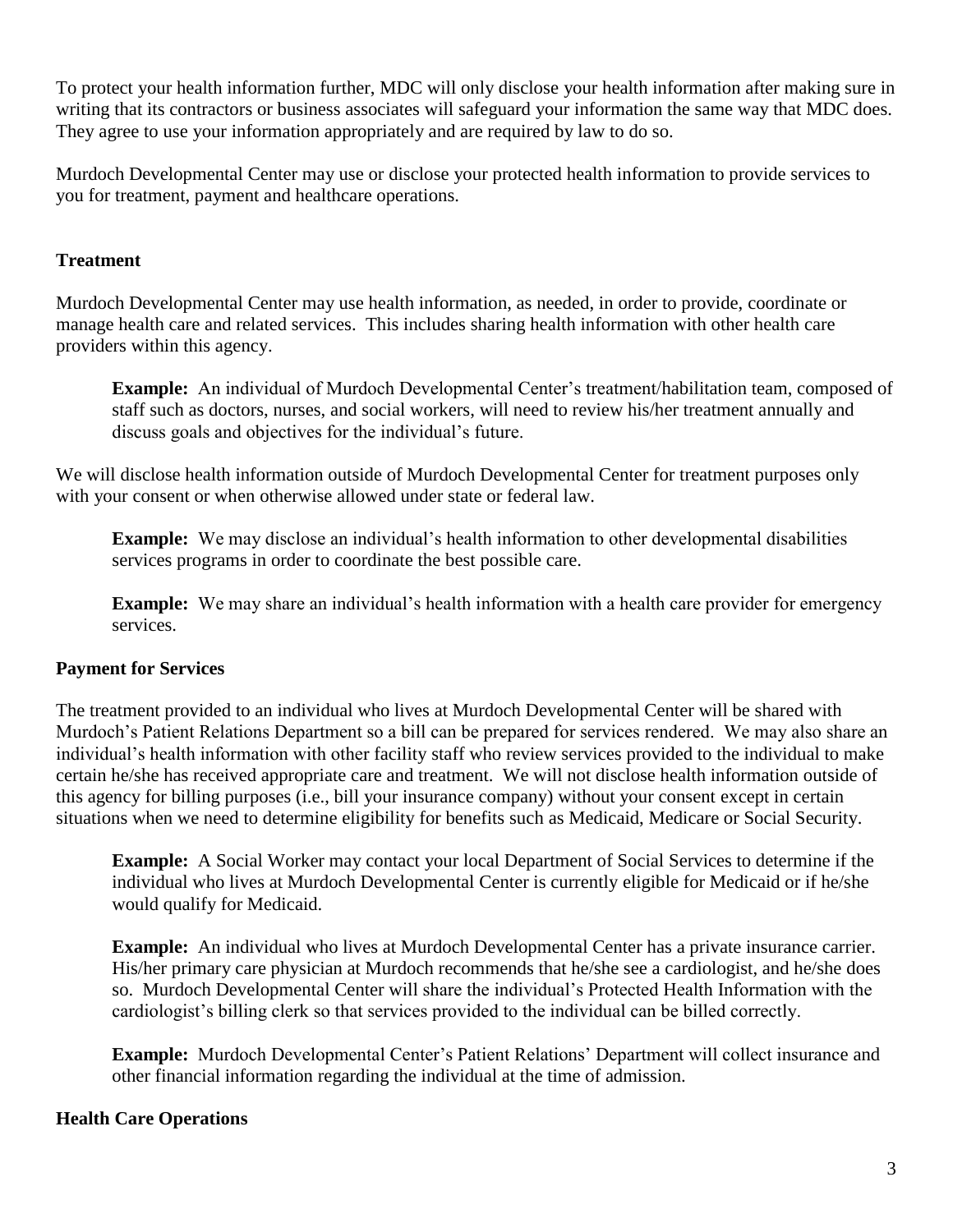Murdoch Developmental Center may use or disclose an individual's health information in performing a variety of business activities that we call "health care operations". Some examples of how we may use or disclose an individual's health information for health care operations are:

- Review the care the individual who lives at Murdoch Developmental Center receives here and evaluate the performance of his/her treatment/habilitation team to ensure he/she has received quality care.
- Develop an annual Person-Centered Plan for services.
- Review and evaluate the skills, qualifications and performance of health care providers who are taking care of an individual who resides at Murdoch Developmental Center.
- Provide training programs for Murdoch Developmental Center staff, students and volunteers.
- Cooperate with outside organizations that review and determine the quality of care that Murdoch Developmental Center provides.
- Provide information to professional organizations that evaluate, certify or license health care providers, staff or facilities, such as the Division of Health Services Regulations.
- Allow the Murdoch Developmental Center attorney to use an individual's health information when representing Murdoch Developmental Center in legal matters.
- Resolve grievances within Murdoch Developmental Center.
- Provide information to an internal client advocate who is available to represent the individual's interests upon request.
- Contract with external business associates to perform functions on Murdoch's Developmental Center behalf (ex: Contractual agreement with local hospital for anesthesiology and/or mammogram services.

## **Other Circumstances**

Murdoch Developmental Center may disclose an individual's health information who lives here for those circumstances that have been determined to be so important that authorization may not be required. Prior to disclosing an individual's health information, we will evaluate each request to ensure that only necessary information will be disclosed. Those circumstances include disclosures that are:

- Required by law;
- For public health activities. For example, we may disclose health information to public health authorities if an individual has a communicable disease and we have reason to believe, based upon information provided to us, that there is a public health risk. If an individual who lives at Murdoch Developmental Center has a communicable disease such as tuberculosis or HIV/AIDS, information about that disease will be treated as confidential. Other than circumstances described in other sections of this Notice, we will not release any information about the communicable disease except as required to protect public health or the spread of a disease, or at the request of the State or Local Health Director;
- Regarding abuse, neglect or domestic violence to the extent provided by law to an authority, social service agency or protective service agency if we reasonably believe that you have been a victim of abuse, neglect or domestic violence;
- For health oversight activities such as audits, inspections, investigations, licensure;
- For law enforcement purposes, pursuant to legal process and as otherwise required by law, purposes of identification and location; in response to requests for information about an individual suspected to be a victim of a crime; and about an individual who has died if there is suspicion that the death resulted from criminal conduct;
- For judicial and administrative proceedings, in response to an order of a court or administrative tribunal, or in response to a valid subpoena;
- Related to death such as disclosure to a funeral director as necessary to carry out his/ or her duties as authorized by law; for descendants, when a coroner or medical examiner needs to identify a deceased person or determine the cause of death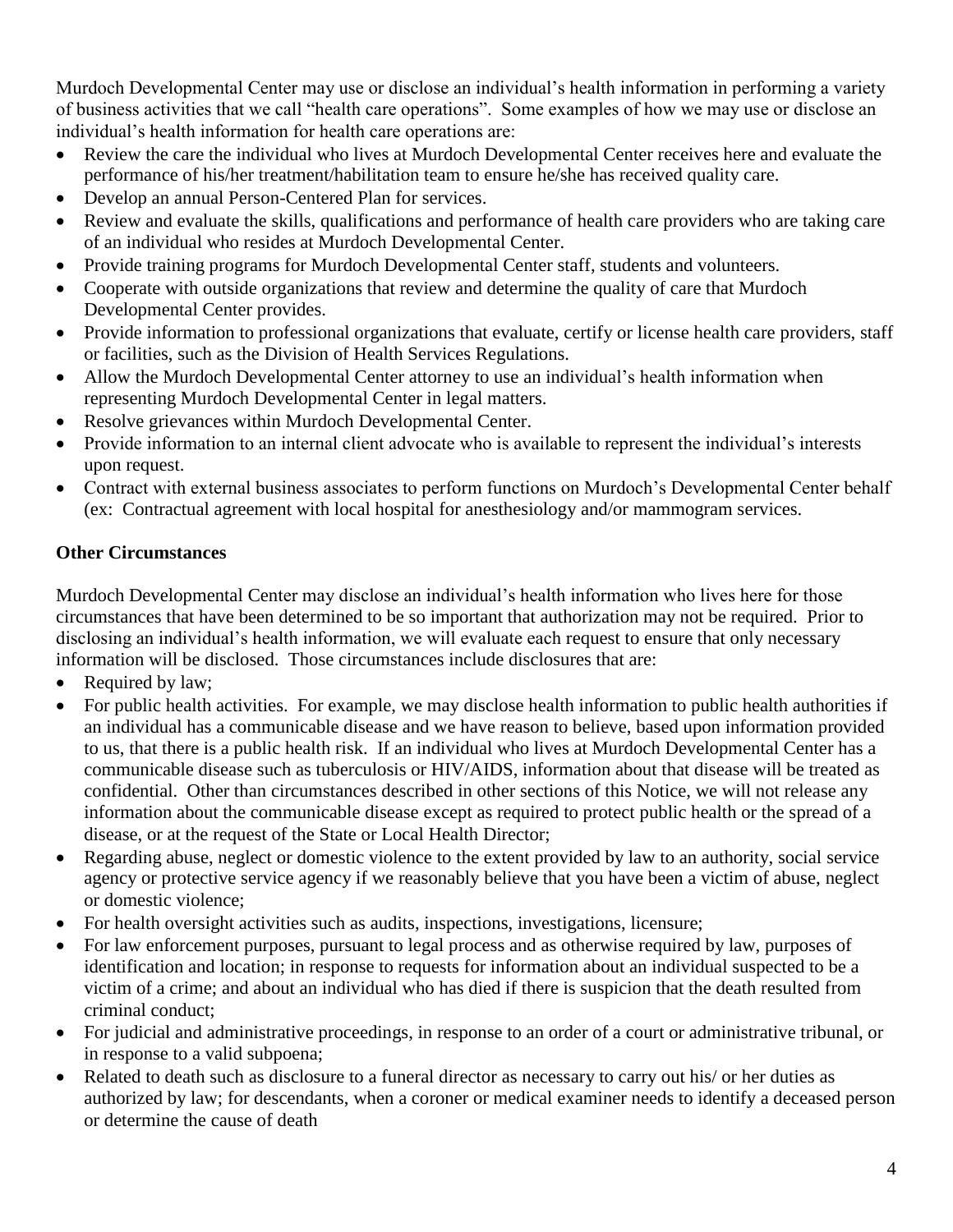- For donation of tissue or organs to an organization that procures, banks, or transports organs for the purpose of an organ, eye or tissue donation and transplantation;
- To avert a serious threat to the health or safety of a person or the public;
- For specialized government functions such as national security (intelligence, counterintelligence and other national security activities authorized by law), protection to the President, or special investigation;
- To correctional institutions or other law enforcement officials if an individual who resides here is in their custody;
- For Worker's Compensation in cases pending before the Industrial Commission;
- To an individual's next of kin or other person involved in his/her care upon their request; however, information to be disclosed will be limited to admission, transfer, discharge, referrals and appointments;
- For contracts with our Business Associates, since they are performing services for us or on our behalf; and
- For medical research, when research has been approved by an institutional review board that has reviewed the research proposal and established protocols to ensure the privacy of your protected health information;

## **More Stringent Laws**

Some information that is collected by or reported to Murdoch Developmental Center is subject to even stricter confidentiality protections based on specific state or federal laws. MDC will evaluate protected health information is governed by more stringent laws or regulations prior to our use or disclosure. This Notice does not discuss every law that provides greater protections. Some examples of other more stringent laws and rules are the federal substance abuse confidentiality regulations (42 CFR Part 2), the NC Mental Health Confidentiality statue(s), state minor consent statute(s) governing status (i.e., emancipation, marital status, etc.) or type of treatment (abortion, sexually-transmitted disease, birth control, etc.) and regulations regarding the protection of psychotherapy notes.

## **Contacting You**

Murdoch Developmental Center may use an individual's health information to contact you to:

• Remind you of upcoming appointments;

**Example:** Murdoch Developmental Center may send a letter to inform you of an individual's planning meeting, or concerning a change in your individual's medical care.

 Make you aware of alternative treatment, services, products or health care providers that may be of interest to you;

**Example:** If you are the guardian/parent of a Murdoch Developmental Center individual receiving treatment for a particular condition and an individual's health care team learns of new or alternative treatments, we may contact you to inform you of such possibilities.

## **Disclosure Of An Individual's Health Information That Allows You An Opportunity To Object**

There are certain circumstances where we may disclose the individual's health information and you have an opportunity to object. Such circumstances include: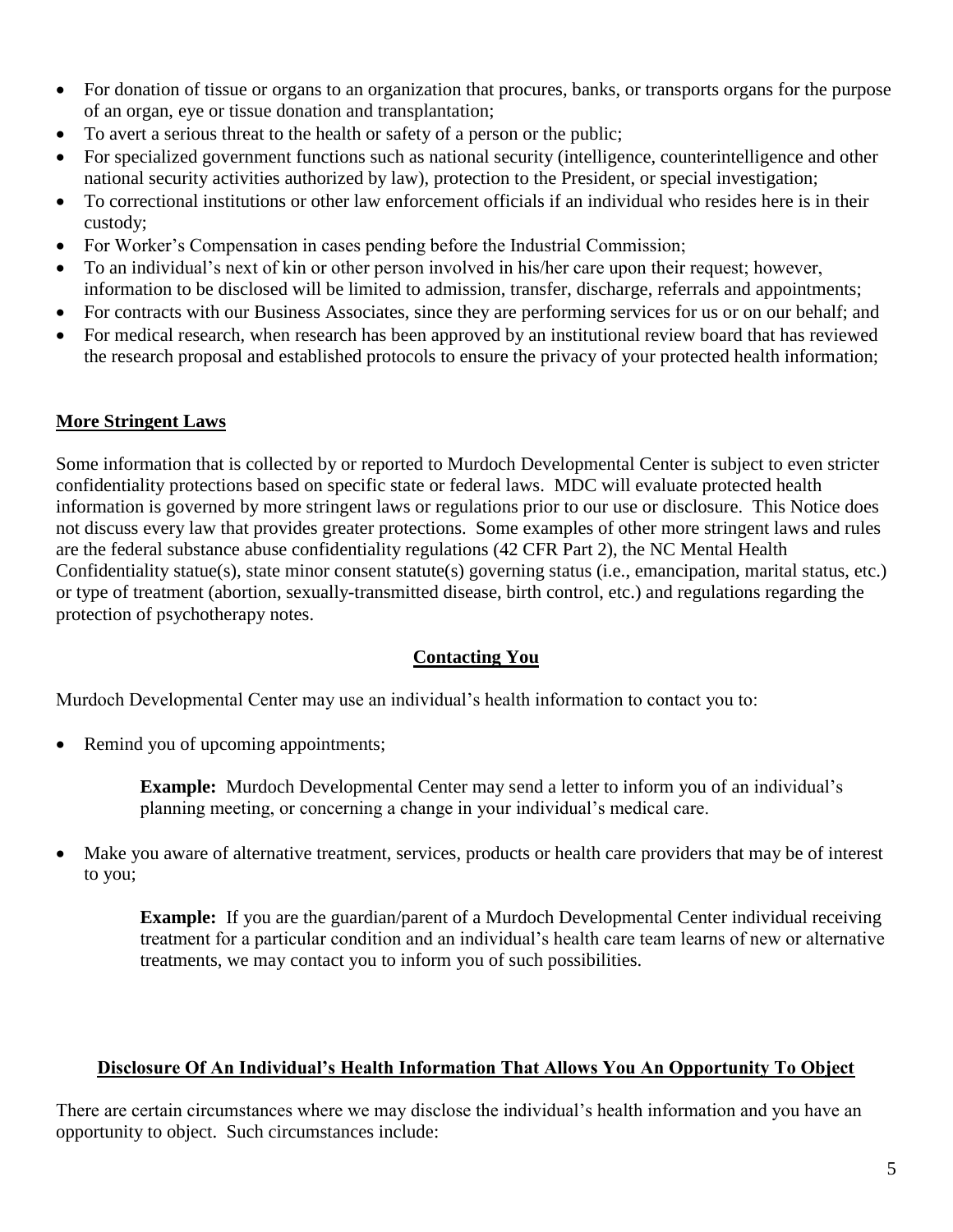- The professional responsible for the individual's care may disclose his/her admission to or discharge from Murdoch Developmental Center to the individual's next of kin.
- Disclosure to public or private agencies providing disaster relief.

**Example:** We may share health information with the American Red Cross following a major disaster such as a flood.

If you would like to object to our disclosure about an individual's health information in either of the situations listed above, please contact our facility Privacy Official listed in this *Notice* for consideration of your objection*.*

## **Disclosure Of An Individual's Health Information That Requires Your Authorization**

Other uses and disclosures will be made only with your written authorizations and you may revoke such authorization as provided by § 164.508(b)(5).

Murdoch Developmental Center will not disclose health information about an individual who lives here without authorization *except* as allowed or required by state or federal law. For all other disclosures, we will ask you to sign a written authorization that allows us to share or request health information. Before you sign an authorization, you will be fully informed of the exact information you are authorizing to be disclosed/requested and to/from whom the information will be disclosed/ requested.

You may request that your authorization be cancelled by informing Murdoch Developmental Center Privacy Official that you do not want any additional health information about the individual who lives at Murdoch Developmental Center exchanged with a particular person/agency. You will be asked to sign and date the Authorization Revocation section of your original authorization; however, verbal authorization is acceptable. Your authorization will then be considered invalid at that point in time; however, any actions that were taken on the authorization prior to the time you cancelled your authorization are legal and binding.

Murdoch Developmental Center does NOT participate in the following at this time. If, at any time, we begin any of these activities we will not disclose client specific protected health information without your authorization.

- Sale of client specific information,
- · Use of client specific information for marketing purposes,
- Use of client specific information for fundraising purposes,

NOTE: If Murdoch Developmental Center or The Murdoch Center Foundation ever decides to use client specific information for fundraising purposes you will be given the opportunity to opt out of receiving such communications.

- · Use of genetic information for underwriting purposes,
- · Maintenance of psychotherapy notes.

#### **Your Rights Regarding An Individual's Health Information**

You have the following rights regarding your health information as created and maintained by Murdoch Developmental Center.

#### **Right to receive a copy of this** *Notice*

All individuals who live at Murdoch Developmental Center or their legally responsible person have the right to receive a copy of Murdoch Developmental Center's *Notice of Privacy Practices*.At the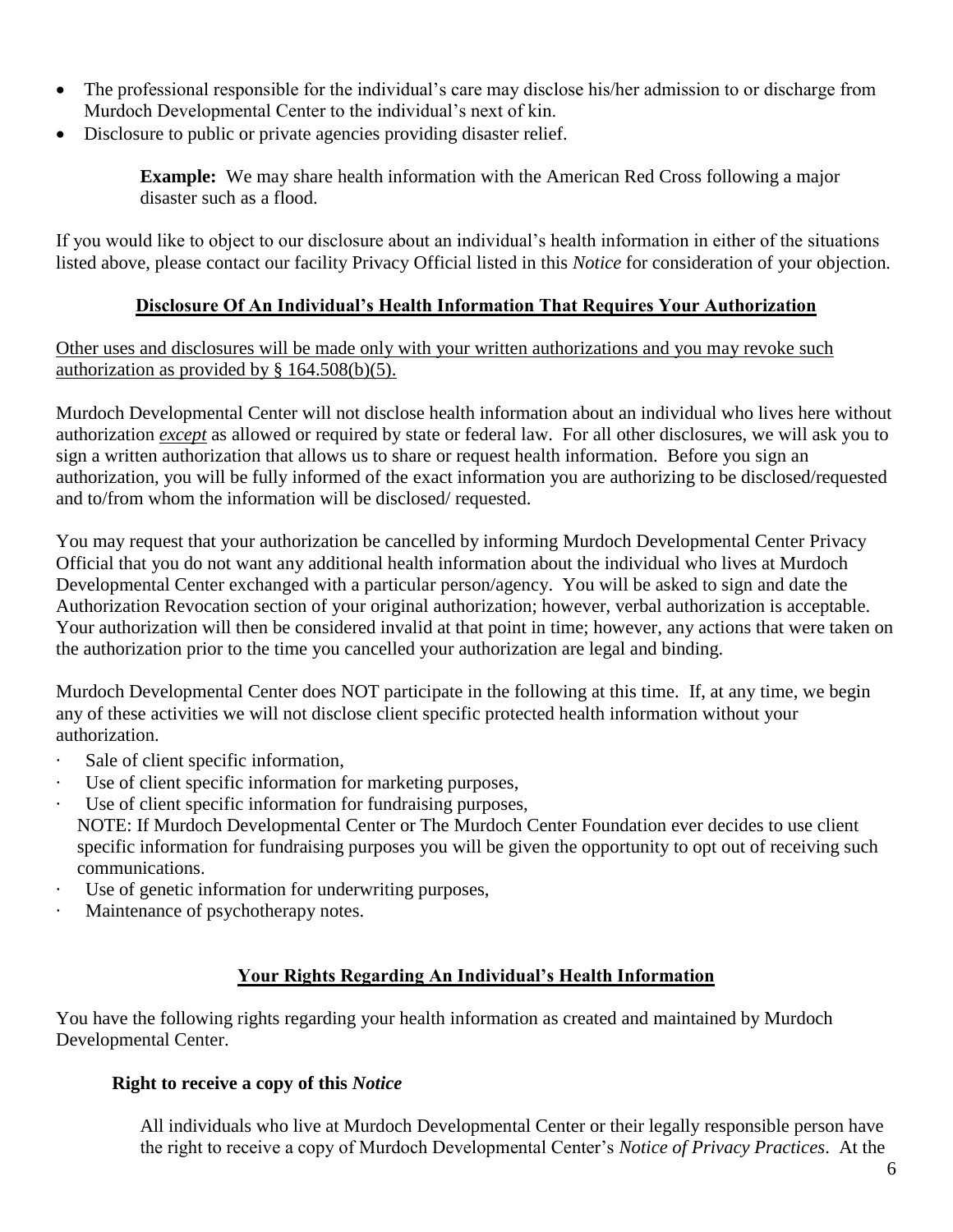first treatment encounter with Murdoch Developmental Center, the individual or his/her legally responsible person will be given a copy of this *Notice* and asked to sign an acknowledgement that it was received. In the event of emergency services, the individual's legally responsible person will be provided the *Notice* as soon as possible after emergency services have been provided.

In addition, copies of this *Notice* have been posted in several public areas throughout Murdoch Developmental Center, as well as on the Murdoch Developmental Center's Internet web site at http://www.murdochcenter.org. If you would like to have a copy of this *Notice*, it can be requested at Client Information Management Department, the Admissions Office, the Patient Relations Office, or from Murdoch Developmental Center's Privacy Official.

#### **Right to receive notice of breach**

You have a right to be notified when a breach of our unsecured protected health information has occurred.

## **Right to request different ways to communicate with you**

You have the right to request to be contacted at a different location or by a different method. For example, you may request all written information from this agency be sent to your work address rather than your home address. We will agree with your request as long as it is reasonable to do so; however, your request must be made in writing and forwarded to our agency Privacy Official.

## **Right to request to see and copy an individual's health information**

An individual, who lives at Murdoch Developmental Center, or the legally responsible person of a Murdoch Developmental Center individual, has the right to request to see and receive a copy of health information in medical, billing and other records that are used to make decisions about the individual. Your request must be in writing and forwarded to our agency Privacy Official. You can expect a response to your request within 30 days. If your request is approved, you may be charged a fee to cover the cost of the copy.

Instead of providing you with a full copy of an individual's health information record, we may give you a summary or explanation of the individual's health information, if you agree in advance to that format and to the cost of preparing such information.

Your request may be denied by the individual's physician or a professional designated by our facility director under certain circumstances. If we do deny your request, we will explain our reason for doing so in writing and describe any rights you may have to request a review of our denial. In addition, you have the right to contact our facility Privacy Official to request that a copy of the individual's health information be sent to a physician or psychologist of your choice.

Whenever the individual has a legally responsible person who consented to the treatment, the legally responsible person has the same rights as the individual to request to see and copy the individual's health information.

#### **Right to request amendment of an individual's information**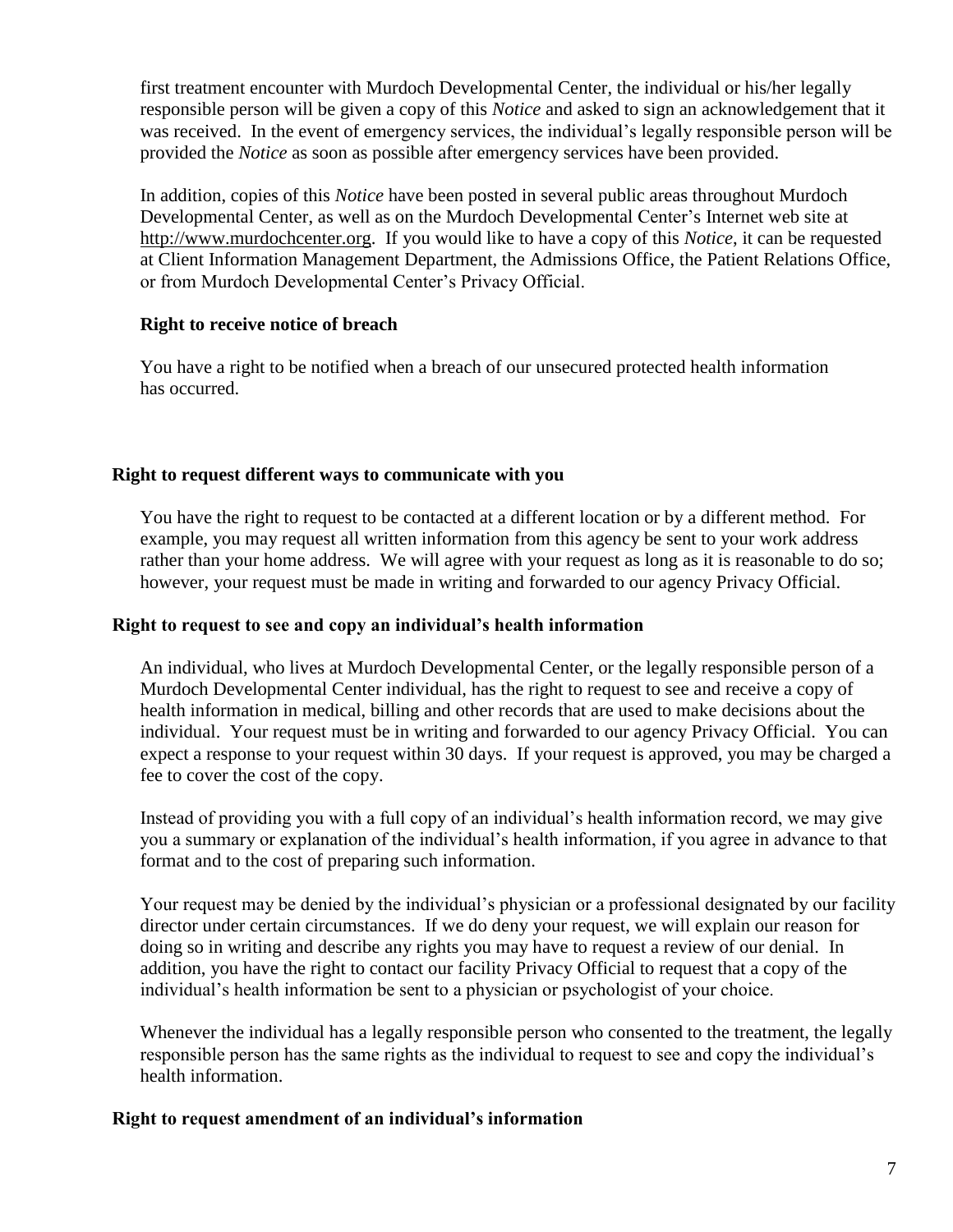You have the right to request changes in the individual's health information in medical, billing and other records used to make decisions about the individual. If you believe that we have information that is either inaccurate or incomplete, you may submit a request in writing to our agency Privacy Official and explain your reasons for the amendment. We must respond to your request within 30 days of receiving your request. If we accept your request to change the individual's health information, we will add your amendment but will not destroy the original record. In addition, we will make reasonable efforts to inform others of the changes, including persons you name who have received the health information and who need the changes.

We may deny your request if:

- The information was not created by Murdoch Developmental Center (unless you prove the creator of the information is no longer available to change the information);
- The information is not part of the records used to make decisions;
- We believe the information is correct and complete; or
- Your request for access to the information is denied.

If we deny your request to change the health information, we will explain to you in writing the reasons for denial and describe your rights to give us a written statement disagreeing with the denial. If you provide a written statement, the statement will become a permanent part of the individual's record. Whenever disclosures are made of the information in question, your written statement will be disclosed as well.

#### **Right to request a listing of disclosures we have made**

You have a right to a written list of disclosures of health information. The list will be maintained for at least six years for any disclosures made after April 14, 2003. This listing will include the date of the disclosure, the name (and address, if available) of the person or organization receiving the information, a brief description of the information disclosed and the purpose of the disclosure.

Murdoch Developmental Center is not required to include the following on the list of disclosures:

- Disclosure for treatment:
- Disclosure for billing and collection of payment for treatment;
- Disclosures related to our health care operations;
- Disclosures that you authorized;
- Disclosures to law enforcement when an individual is in their custody; or
- Disclosures made to other persons involved in an individual's care.

Your first request for a listing of disclosures will be provided to you free of charge. However, if you request a listing of disclosures more than once in a 12 month period, you may be charged a reasonable fee. We will inform you of the cost involved and you may choose to withdraw or modify your request at that time, before any costs are incurred.

#### **Right to request restrictions on uses and disclosures of an individual's health information**

You have the right to request that we limit our use and disclosure of health information for treatment, payment and health care operations. You also have the right to request a limit on the health information we disclose to an individual's next of kin or someone who is involved in your care.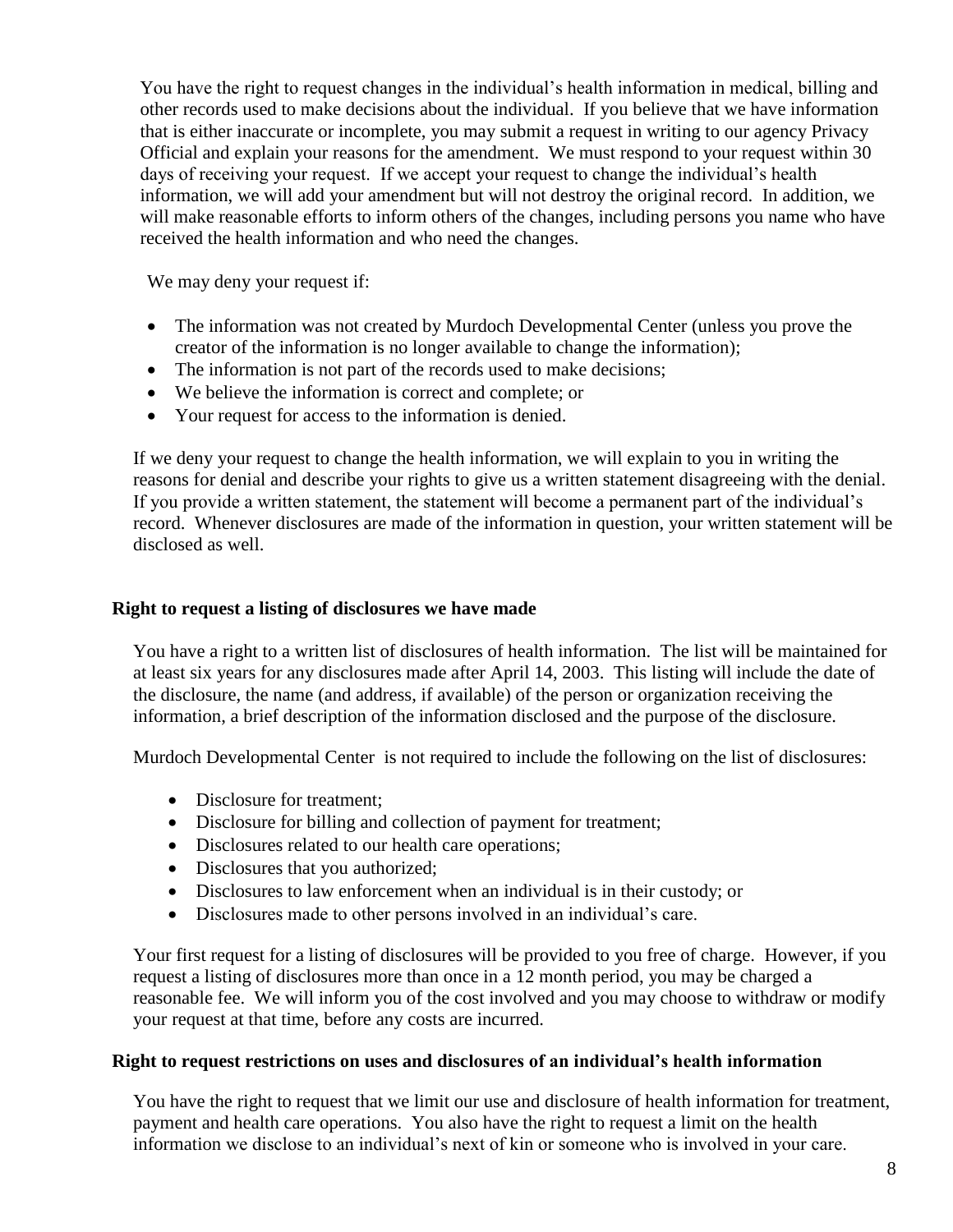(Example: you could ask that we not disclose information about an individual's family history of heart disease.) We will provide you with a form to document your request.

We will make every attempt to honor your request but are not **required** to agree to such request. However, if we do agree, we must follow the agreed upon restriction (unless the information is necessary for emergency treatment or unless it is a disclosure to the U.S. Secretary of the Department of Health and Human Services).

You may cancel the restrictions at any time and we will ask that your request be in writing. In addition, Murdoch Developmental Center may cancel a restriction at any time, as long as we notify you of the cancellation.

#### **Right to request restriction of protected health information to a Health Plan**

You have the right to request a restriction of the disclosure of your health information to a health plan when you pay for service out of pocket, in full.

#### **Violations/Complaints**

If you believe that your privacy rights have been violated at Murdoch Developmental Center, or if you want to file a complaint regarding our privacy practices, you may contact our facility Quality Improvement Committee Chairperson. If you file a complaint, we will not take any action against you or change the quality of health care services we provide to an individual who lives at Murdoch Developmental Center. All complaints should be submitted in writing.

To file a written complaint with Murdoch Developmental Center, you may bring your complaint to the Murdoch Developmental Center Director's Office, or you may mail it to the following address:

Quality Improvement Committee Chairperson Murdoch Developmental Center 1600 East C Street P. O. Box 3000 Butner, NC 27509 Telephone: (919) 575-1000 Fax: (919) 575-1007

You may also send a written complaint to the United States Secretary of the Department of Health and Human Services. Contact information is as follows:

Office for Civil Rights U.S. Department of Health and Human Services Sam Nunn Atlanta Federal Center, Suite 16T70 61 Forsyth Street, S.W. Atlanta, GA 30303-8909

**Voice Phone**: (404) 562-7886 **FAX**: (404) 562-7881 **TDD**: (800) 537-7697

#### **Legal References**